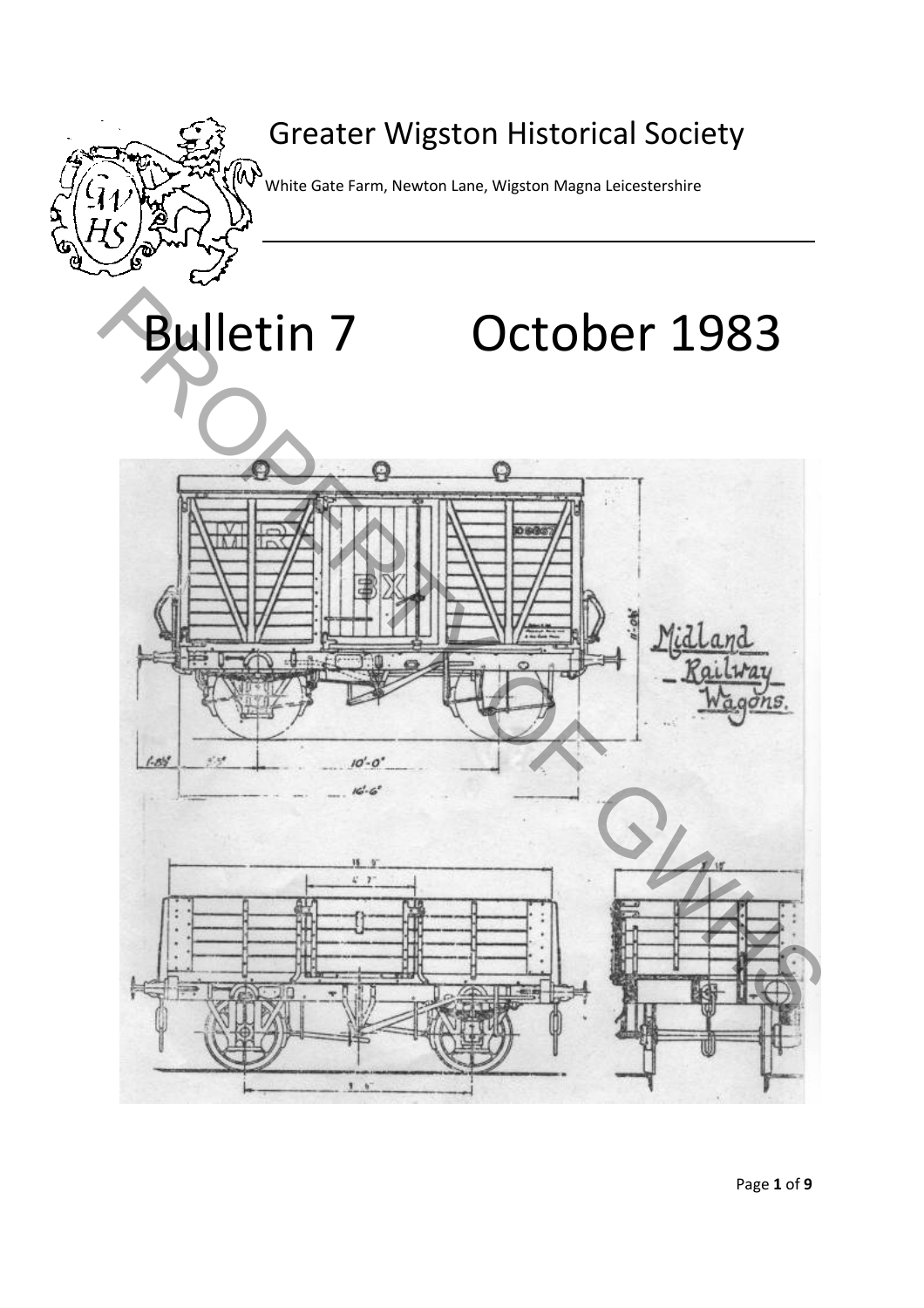| Winter Programme                                                                                                                                                                                                                                                                                                                                 |                                          |
|--------------------------------------------------------------------------------------------------------------------------------------------------------------------------------------------------------------------------------------------------------------------------------------------------------------------------------------------------|------------------------------------------|
| Wednesday 19 <sup>th</sup> Oct 1983                                                                                                                                                                                                                                                                                                              | Wigston Slide Quiz and Members Evening   |
| Wednesday 16 <sup>th</sup> Nov 1983                                                                                                                                                                                                                                                                                                              | 'Wigston Through the Camera' - Bill Ward |
| December                                                                                                                                                                                                                                                                                                                                         | Not Yet Fixed                            |
| Wednesday 18 <sup>th</sup> Jan 1984                                                                                                                                                                                                                                                                                                              | 'Frame Knitting' - Dr Marilyn Palmer     |
| Wednesday 15 <sup>th</sup> Feb 1984                                                                                                                                                                                                                                                                                                              | A.G.M.                                   |
| Wednesday 21 <sup>st</sup> Mar 1984                                                                                                                                                                                                                                                                                                              | 'Dating Small Houses' - Ian Varey        |
| Wednesday 18 <sup>th</sup> Apr 1984                                                                                                                                                                                                                                                                                                              | Spring Cleaning Session - At the Museum  |
| + A Film Evening to be arranged                                                                                                                                                                                                                                                                                                                  |                                          |
| All meetings (except April) to be held in the Committee Room at Wigston Liberal Club, Bull<br>Head Street, Wigston.                                                                                                                                                                                                                              |                                          |
| A short business meeting at 7.30pm will be followed by the main programme at 8.00pm.                                                                                                                                                                                                                                                             |                                          |
| Please do your best to support these meetings<br>Any suggestions for further meetings please let me know.                                                                                                                                                                                                                                        |                                          |
|                                                                                                                                                                                                                                                                                                                                                  | lan Varey.                               |
| Hon Membership Secretary wishes to remind some members that their 1983 subscriptions<br>are still outstanding. The subscription remains unchanged, at £2.00. Cheques should be<br>made payable to Greater Wigston Historical Society and sent to  Mr B Bilson. 23<br>Thirlmere Road, Wigston, Leics. Or bring them along to the October meeting. |                                          |
| We are always on the lookout for new Members!!!<br>If you know anyone interested in Local History, tell them about the Society or better still<br>bring them along to the next meeting!!!!                                                                                                                                                       |                                          |

LEICESTERSHIRE LOCAL HISTQRY COUNCIL MEETINGS. Monday 10th October. From Long Lane to Coalville, 150 years of Progress Mr. D. Baker. Monday  $14<sup>th</sup>$  November. A Day in the Life of a Museum Curator.

Mr. S. Mullins.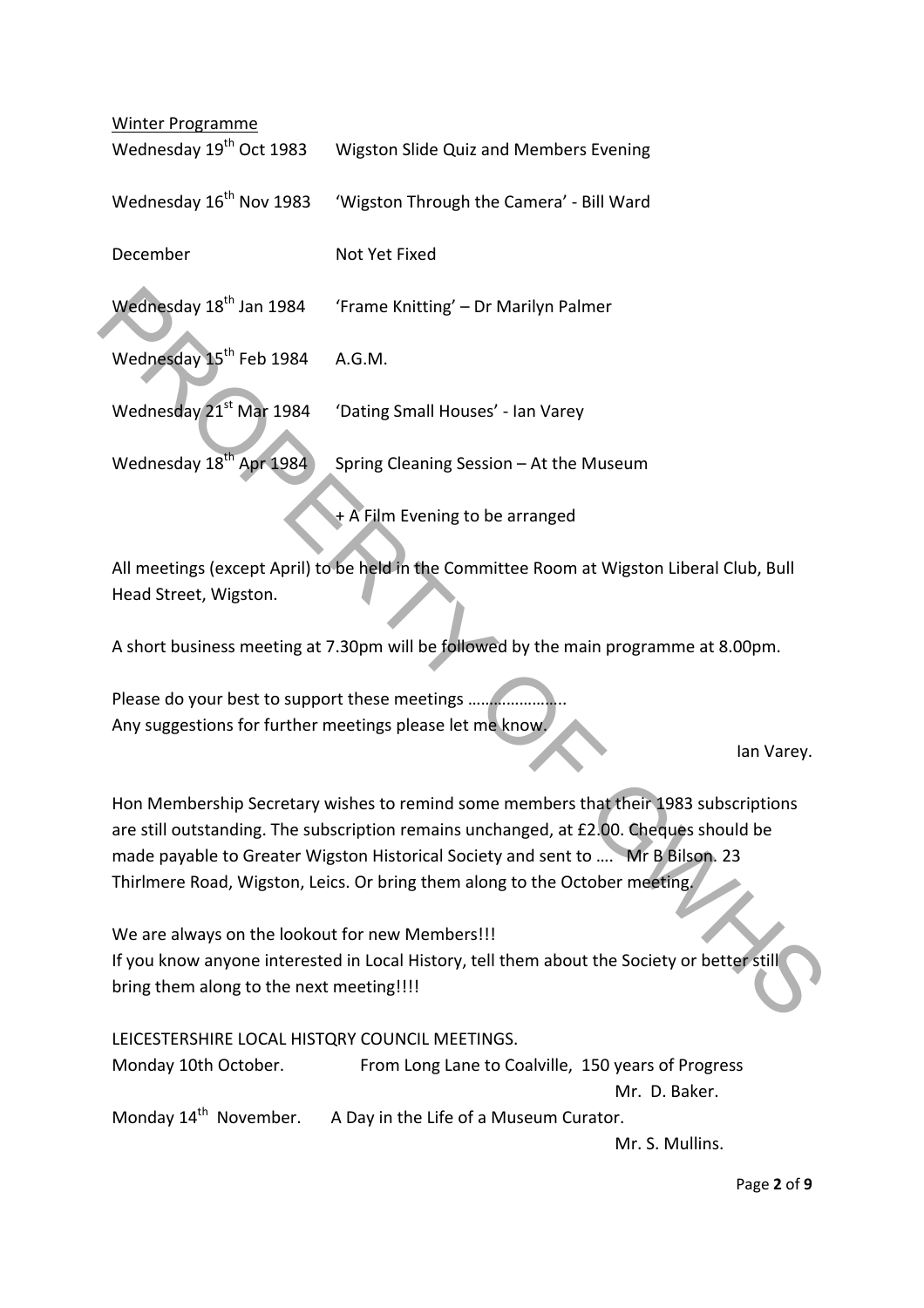Monday 12th, December. Members Evening.

Meetings are at 7.30pm at Community House, 133, Loughborough Road, Leics.

## **MUSEUM REPORT**

After the initial opening of the museum, with the accompanying good publicity, attendance figures have steadily fallen. It was originally envisaged to open both Saturday and Sunday and all the Bank Holidays. However demand was not sufficient to maintain such a schedule. During the last two months the museum has been open on Sundays only, and even this has barely covered opening expenses, let alone overheads. The Museum is now closed until Easter, except by special arrangement with Duncan Lucas. Theories have steadily fallen. It was originally envisaged to open both Saturday and Sunday<br>
and all the Bank Holidays. However demand was not sufficient to maintain such as chedule.<br>
and all the Bank Holidays. However dem

Between now and Easter we need a rethink about finances, manpower and general organisation. If you have any suggestions, or can help in any way please come along to the monthly meetings or let someone know about your ideas.

To have a Local Museum in Wigston is a real asset to the community.....How can we get our existence across?

How can we get people to visit the Museum?

If just one person in a hundred, from Oadby and Wigston, visited the museum that would be some 500 people a year, and nowhere near that number have been during this Summer Season!

WHAT CAN WE DO? ..... IDFAS PLFASF! !!

## **JUNE '83 SUMMER VISIT.... TO MR. SEVAN'S MUSEUM IN PECKLETON.**

On a warm summer evening, some fourteen members met outside the Brown Horse Inn in Peckleton village. Mr Bevan met us, and while the introductions were taking place, our eyes were wandering over some of the items exhibited in the garden. These included a mill stone brought from Barwell, various drinking troughs, a water pump, a stone from a cheese press, numerous saddle stones and many more objects. Mr. Bevan, now in his eighties, got the collecting bug early, and over many years he has amassed a fantastic collection of rural artefacts, things that were once so common and are now quite rare.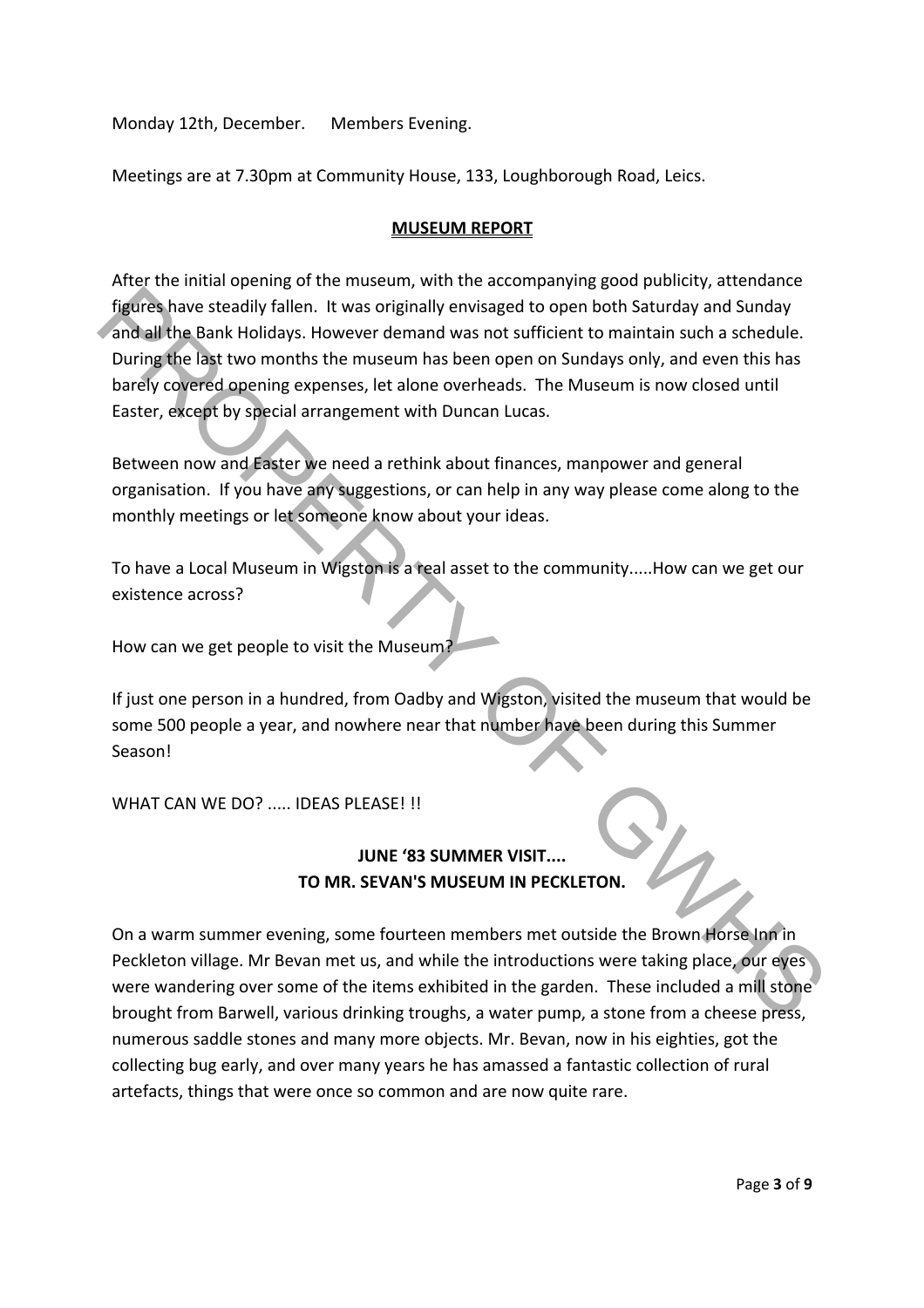The collection is displayed in three areas, the first that we visited contained items connected with milk. Among the many dairy things, there were the other utensils used for processing milk. Butter churns, milk separators, butter rollers, butter pats and even the scales for weighing out the pounds of butter were on display. A variety of cheese making equipment was particularly interesting. It dates from a time when most farms were unable to sell all the fresh milk and so turned the surplus into cheese, which kept well until sold at some market or fair.

To make cheese, rennet was added to the milk, after some ten hours a thick curd would have formed and the watery whey was drained off. The curds would then be broken up and packed into muslin lined moulds, many of which Mr. Bevan had on show. If it was to be Stilton cheese nothing more than turning twice a day was done, as the cheese ripened naturally. If it was to be Leicester Cheese, colouring was added and the cheeses put into presses. Pressing produced a hard cheese which kept very well. Historically many tons of Leicestershire cheese was sold annually to the Navy. Just think, Nelson might well have had Red Leicester for his tea, on board H.M.S. Victory. To make cheese, rennet was added to the milk, after some ten hours a thick curd would<br>Towe formed and the watery whey was drained off. The curds would then be broken up and<br>packed informusiin lined moulds, many of which Mr

The second building was devoted to Farm Machinery and Farm Tools. One wall contained over forty different hand tools, each a wooden shaft with a variety of metal ends...... each one over the years evolved to do a specific job on the farm. Spades, dibbers, billhooks, thistle grubbers, drainage tools, log turners and hedging tools, to name but a few.

What was amazing was the wide range of tools, and the fact that Mr. Bevan not only knew the use of all the tools, but had actually used most of them himself, in earlier days.

As well as hand tools there were various pieces of harness, ploughs, harrows, one of which probably dated from the early nineteenth century, chaff cutters, root pulpers, one connected up to an early small petrol engine, and a wide variety of riddles, rakes, wheel jacks and drills for seeds.

Four seeds to a hole, said Mr. Bevan.....,

One for the pigeon, one for the‐crow,

One to rot and one to grow.....

In the final building one corner had been partitioned off to make a typical Victorian Cottager's living room, complete with furniture, peg rugs, kitchen range etc. In fact a display of Victorian household items as good as could be found in any professional museum. Another part of the building was set out with blacksmith's and wheelwright's tools, including a Wheelwright's treadle lathe.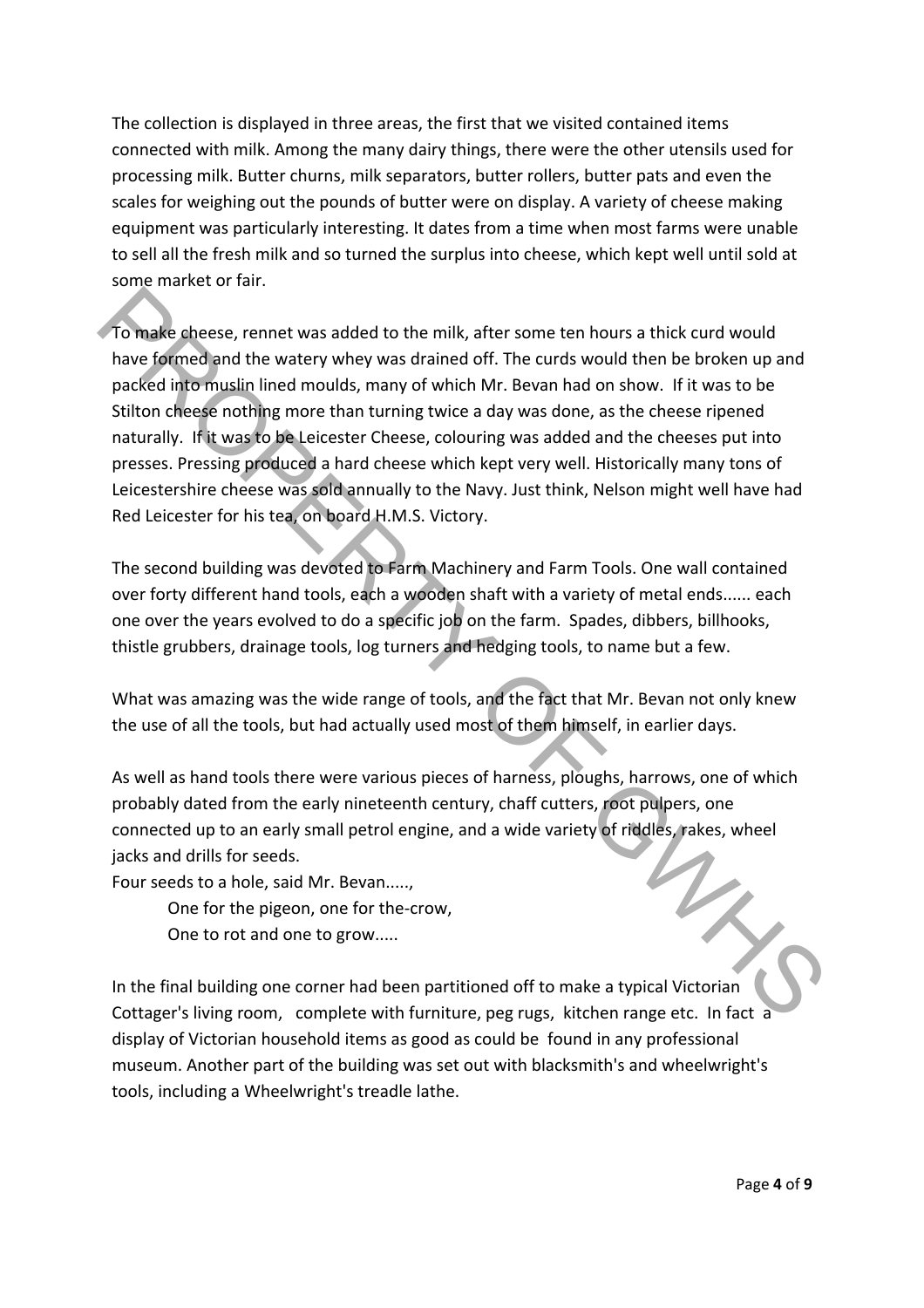The list of items on display would take up many pages, it is suffice to say that each one, having been collected personally, has a story attached to it and Mr. Bevan's excellent recall and storytelling held us all spell‐bound.

At 9.00 his wife and family called us in for coffee and biscuits, this was a very kind gesture and much appreciated. After Duncan had congratulated Mr. Bevan on having such a fine collection, and expressed our thanks for showing it to us, we took our leave.

This collection in Peckleton is well worth a visit..... Fascinating!

A final word must be said, I feel , about the lack of help from the County Museum Service to such small private museums. Yes financial resources are short but surely some effort could be made by the professionals to help the deserving amateurs!

**WIGSTON A RAILWAY TOWN......Part Two.**

\_\_\_\_\_\_\_\_\_\_\_\_\_\_\_\_\_\_\_\_\_\_\_\_\_\_\_\_\_\_\_\_\_\_\_\_\_\_\_\_\_\_\_\_\_\_\_\_\_\_

In the last quarter of the nineteenth century, the traditional Frame‐flitting industry of Leicestershire, once the chief employer of labour, had declined to a small rump of an industry. The main Hosiery industry lad moved into small factories with powered machines, and employed a largely feminine workforce. There might have been a serious male unemployment problem, not only in Leicester but in many of the county's industrial villages, if the spread of new Boot & Shoe factories and a growing engineering Industry to service the new factories, had not developed to fill the job vacuum. Anstey during this time changed from a frame knitting village to the second most important Boot & Shoe centre in the county. This collection in Peckleton is well worth a visit..... Fascinating!<br>
A final word must be said, I feel, about the lack of help from the County Museum Service<br>
to such small private museums. Yes financial resources are sho

Wigston, an industrial village almost entirely dependent on frame-knitting, saw similar fundamental changes during this period. A few Boot & Shoe factories did emerge as elsewhere in the county, but the future growth and prosperity of Wigston was assured, primarily, by the presence of the Midland Railway, in the last two decades of the nineteenth century the railway became a catalyst for growth.

The Midland Railway, itself, became the largest single employer of labour in Wigston. presence of the railway, and its transport potential led to the building of new factories and small service industries.....this in turn led to a house building boom to provide homes for the many families moving into the area, because of the new jobs. To appreciate the change in the anatomy of Wigston, during this period, one must look at each of these aspects in turn.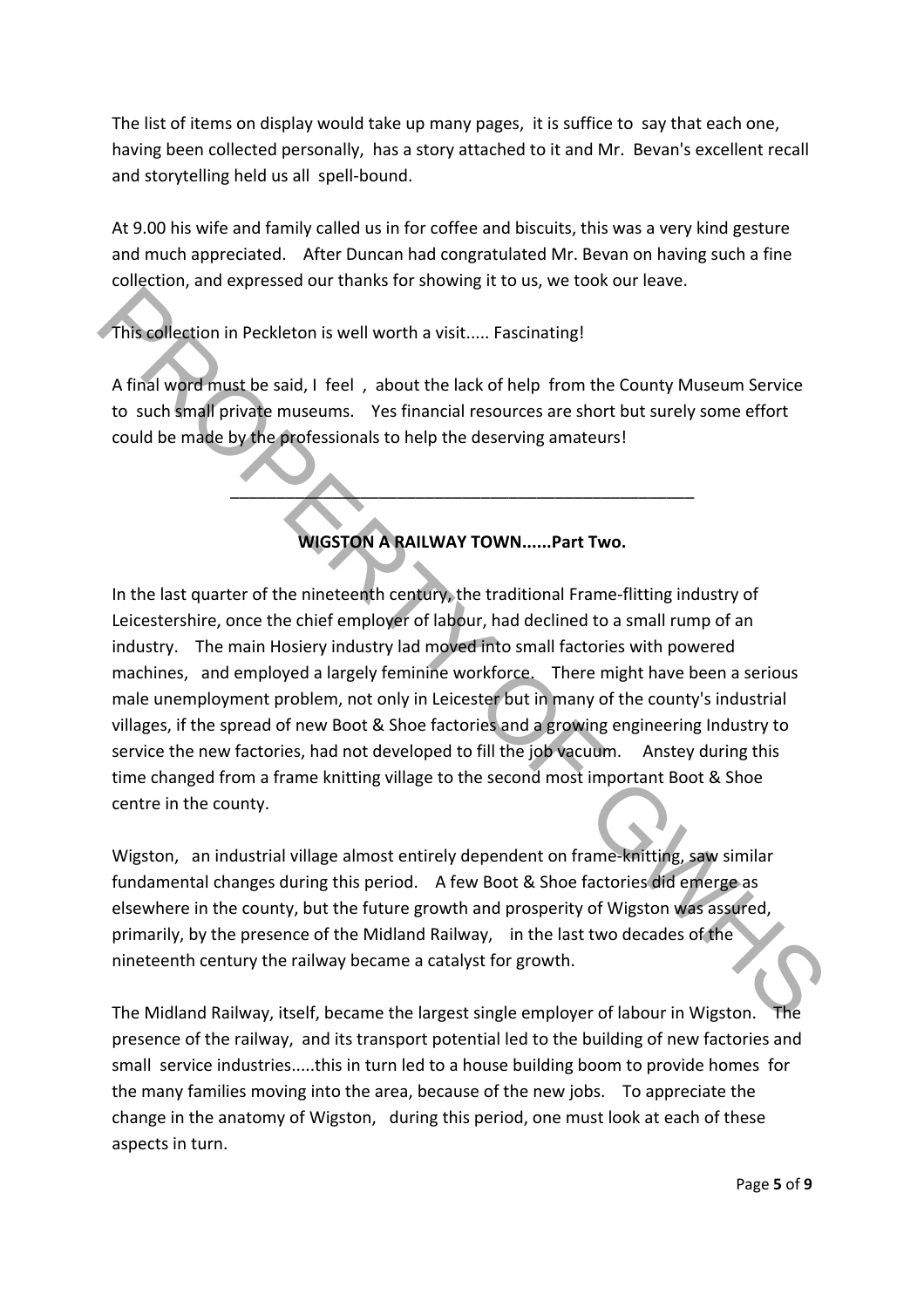The extent of the Railway's operation can be seen in this sketch map, based on a drawing made by Mr. Rawson.



Originally the road to S. Wigston, from Wigston (Station Road), crossed the railway by means of a level crossing. The piece of original road leading to the level crossing still exists as a small service road in front of the Railway Inn, now the 1852 Brewery Co. (What a name!!!). An old photograph in Mr. Lucas' collection shows the main line station, the level crossing and the Railway Inn, circa 1890. From this photograph and local memory, the station, now demolished, appears to be of the same design and proportions as Great Glen Station, which still survives and is now industrial premises.

By 1900 the level crossing was becoming increasingly inconvenient, due to the increase in the volume of traffic between Wigston and S. Wigston and so the present road bridge was built. Completed in 1901, the bridge is known to the locals as Spion Kop, after the Boer War battle of the same year. The main railway workshops were to the North of this bridge, beyond '20 Row' i.e. Midland Cottages.

From the job descriptions of the railway employees it is possible to determine the range of activities undertaken at Wigston, prior to the First World War, when the Railway complex was at its peak.

There seem to have been four main areas of activity.

## 1. The Wagon Shops.

Jobs included,... Wagonsmiths; Wagon Builders; Wagon Lifters; Wagon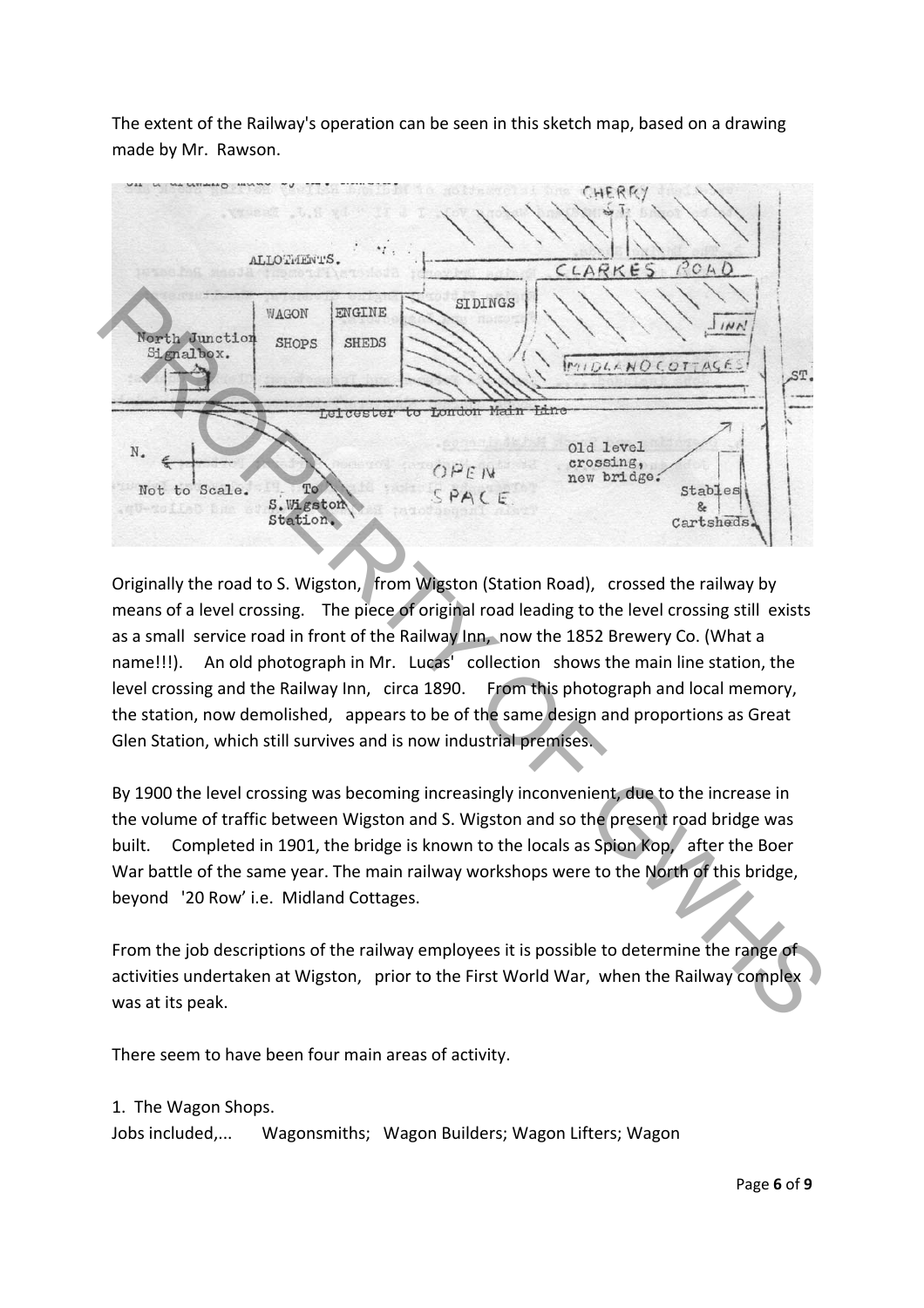Repairers; Wagon Painters; Blacksmiths and Strikers; Wagon Foremen and Inspectors; Brake Repairers and Storekeepers and clerks.

(The wagons on the cover would be a familiar sight in Wigston.... other excellent drawings and information of Midland Railway Rolling Stock are to be found in "Midland Wagons Vol. I & II " by R.J. Essery.

2. The Engine Sheds.

Jobs included...... Engine Drivers; Stokers/Firemen; Steam Raisers; Engine Fitters; Engine Cleaners; Wheel turners; Foremen and Inspectors.

3. The Sidings.

Jobs included,... Carriage Foremen and Inspectors; Clerks; Guards;

Goods Guards; Shunters/Pointsmen; Cleaners; Painters.

if. Operating and Track Maintenance.

Jobs inculded..... Station Masters; Foremen Porters; Porters;

Telegraphy Clerks; Signalmen; Platelayers; Labourers; Train Inspectors; Railway Servants and Caller‐Up.



The Railway by providing hundreds of jobs, set into motion a chain reaction of events. There were more jobs than local people, and so many people from outside Wigston, and indeed from outside the County, moved into the area. This gave rise to a demand for a large number of houses. Building houses, not only attracted more people, but also new industries and

factories. This generated more commercial activity and prosperity, and incidentally more business for the Railway.

One such immigrant, though slightly earlier than this, was the grandfather of a Society member. In l873 Mr Rawson's grandfather moved, with his wife and family, from Rotherham to Wigston, to become the signalman at Wigston North Junction. This was just one of the many families that moved into Wigston during the next twenty years.

Most of this new development took place west of the railway, and between 1880‐1900 South Wigston was built and established as an "Industrial New TOWN", The Development of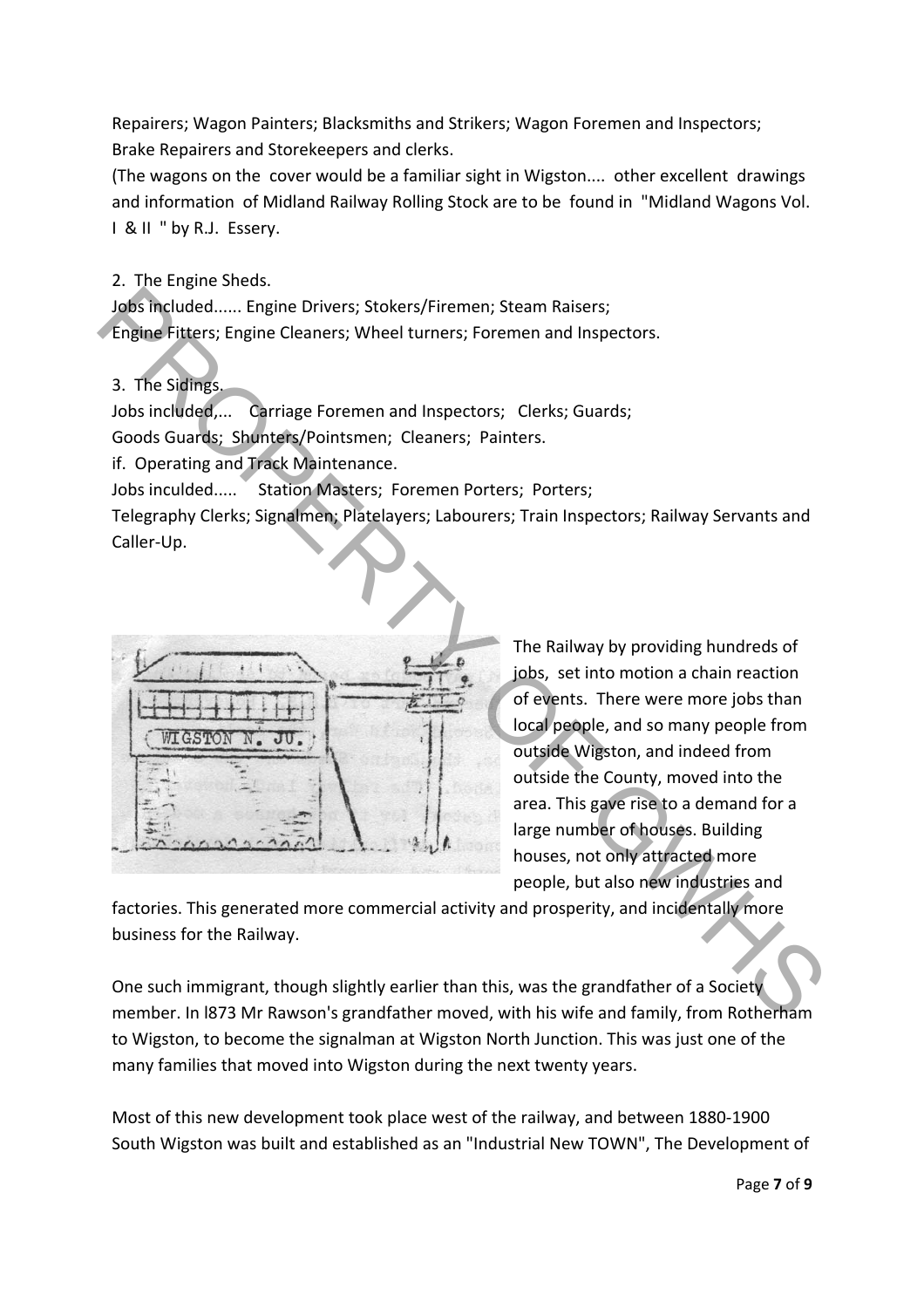which is worthy of further study In Wigston, itself, many of the terraced streets were built, at this time, as the many house date stones and road names suggest. During this period, in practically every house, in the streets around Clarkes Road / Pullman Road, there was someone working for the railway. However, very few houses were built and owned by the railway..., those that were include Midland Cottages, the Station Master's house in Clarkes Road, and a few houses now demolished, near the Railway Inn. The vast majority of houses both in S. Wigston and Wigston were built by local builders and speculators and then rented out.

The population in Wigston between 1880 and 1900 more than doubled. At this time Wigston must have been a place of tremendous vitality and growth. Such rapid expansion must have caused many social problems, but it also produced many beneficial 'spin off effects. It brought prosperity to a wide cross section of the community and raised Wigston from a village to an Urban status. Among those who benefitted from this growth were the...... brick makers and the building trades, the shopkeepers and tradesmen, the craftsmen and all those involved in the service industries from the Gas company to the Chimney Sweep. out.<br>
The population in Wigston between 1880 and 1900 more than doubled. At this time<br>
Wigston must have been a place of tremendous vitality and growth. Such rapid expansion<br>
must have caused many social problems, but it a

This prosperity is also reflected in Wigston's Public Buildings, especially the churches, Fredrick Street Chapel and School Room, Moat Street Methodist Church and St. Thomas' S. Wigston were all built in the 1880's.

After the First World War, the actual railway complex began to decline in importance. In 1923 The Midland Railway became part of L.M.S. However, apart from increased activity during the Second World War, the decline continued. Over the years the Wagon Shops, the Engine Sheds and the Stations all closed and all were eventually demolished. The railway land, however, brought a second round, of prosperity to Wigston, for it now houses a modern industrial estate, and despite recent economic difficulties, such developments have been vital to Wigston's continued growth and prosperity.

The last link with the railway, apart from the track which still runs through the town, will be broken later this year, Mr Rawson's signalbox at Wigston North Junction is to be closed and the 'operations centred on a new computerised signal box in Leicester, Close inspection of the area around Clarkes road has revealed a remaining artefact of Wigston's Railway History,.., namely a rusted gas lamp standard. This lump of rusting metal, outside the old Railway Inn, is worth a second look. The lamp post is one of the old Midland Railway designs, which once illuminated all their stations and surrounds, from Carlisle to St, Pancras, and of course that one time railway junction on the main London Line, WIGSTON,

lan. R, Varey.